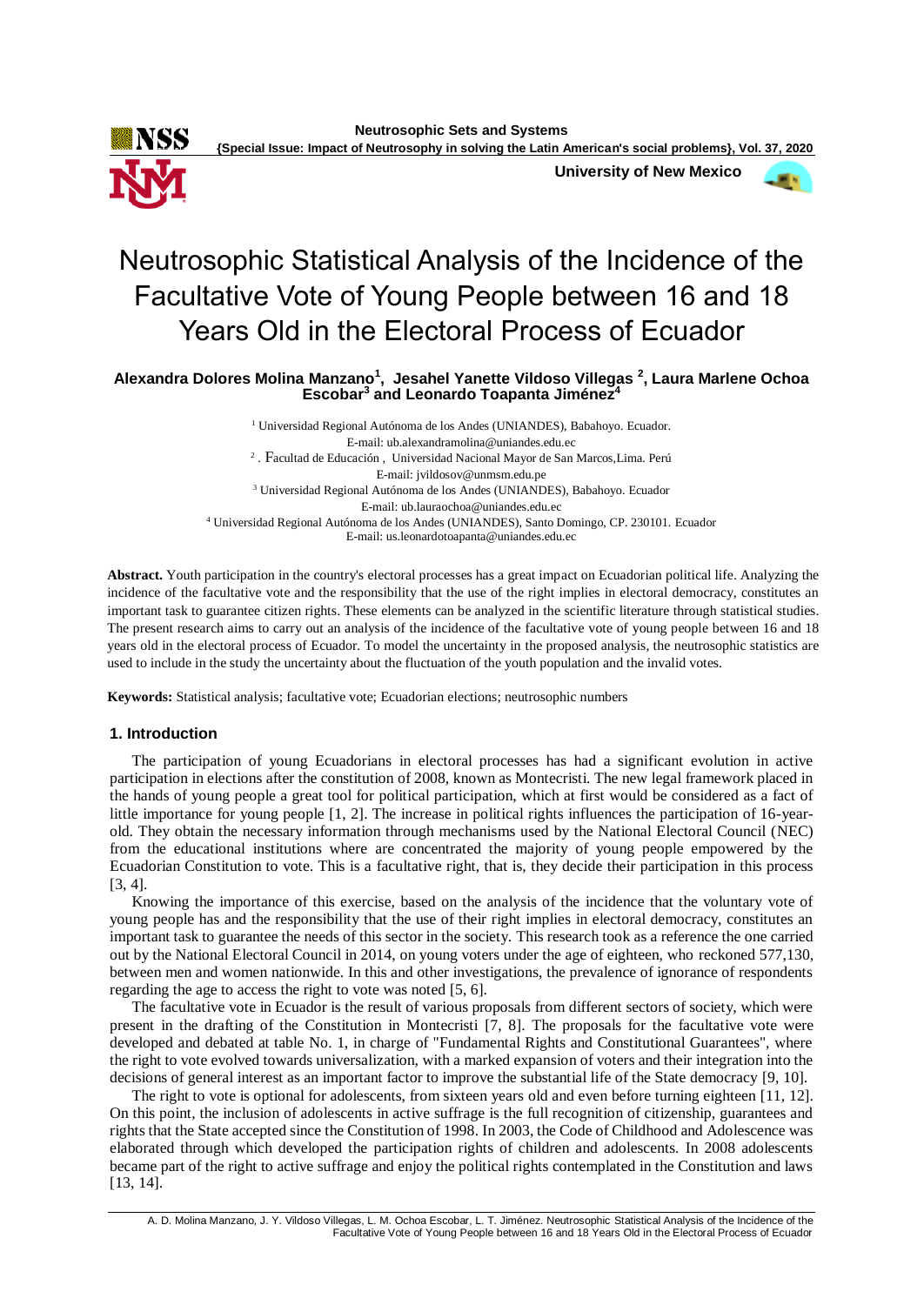In this article, neutrosophic statistics is used to study voting among Ecuadorian youth with an age range between 16 and 18 years, during 3 consecutive voting periods. Neutrosophic statistics extend the classical statistics, where some of the elements such as population, sample size, and distribution parameters are calculated as an interval instead of crisp values. This is because we consider indeterminacies of the study population, as well as the samples, due to the existence of young people who could have voted and did not do so for justified reasons, as well as invalid votes, such as blank votes. This paper expose a preliminary section where the main concepts of Neutrosophy are described, including neutrosophic statistics. Section 3 includes the results of the study. Last section states to the conclusions.

#### **2 Preliminaries**

This section describes the basic concepts that will be used in the study, specifically the concept of the neutrosophic number [\[15-17\]](#page-4-4). In the 1980s, the international movement called Paradoxism [\[18\]](#page-4-5), based on contradictions in science and literature, was founded by Smarandache, who later extended it to Neutrosophy, based on contradictions and their neutrals [\[19,](#page-4-6) [20\]](#page-4-7). Neutrosophic sets are a generalization of a fuzzy set (spatially of a fuzzy intuitive set) [\[15,](#page-4-4) [21,](#page-4-8) [22\]](#page-4-9). Let U be a universe of discourse, and M a set included in U. An element x of U with respect to the set M that is denoted as  $x(T, I, F)$  belongs to M in the following way: Is t% true in the set T, i% indeterminate (unknown) in the set I, and f% false in the set F, where t varies in T, i varies in I, f varies in F  $[6, 1]$  $[6, 1]$ [9,](#page-3-8) [23\]](#page-4-10).

In order to facilitate the practical application to decision-making and engineering problems, the proposal of single value neutrosophic sets (SVNS) was made [\[9,](#page-3-8) [24-26\]](#page-4-11) which allow the use of linguistic variables, which increases the interpretability in the recommendation models and the use of indeterminacy [\[27-29\]](#page-4-12).

Statically T, I, F are subsets of [0, 1], but dynamically T, I, F are functions or operations dependent on many unknown or known parameters[\[25,](#page-4-13) [30\]](#page-4-14).

**Definition 1.**Be a universe of discourse. An SVNS on is an object of the following form X AX [\[31-33\]](#page-4-15):

$$
A = \{ (x, u_A(x), r_A(x), v_A(x)) : x \in X \}
$$

 $(1)$ 

Where,  $u_A(x): X \to [0,1], r_A(x),: X \to [0,1]$  y  $v_A(x): X \to [0,1]$  con  $0 \le u_A(x) + r_A(x) + v_A(x) \le 3$  for all x∈X. The intervals  $u_A(x)$ ,  $r_A(x)$  and  $v_A(x)$  denote the true, indeterminate, and false memberships of x in A, respectively. For convenience, an SVN number will be expressed as  $A = (a, b, c)$ , where a, b,  $c \in [0,1]$ , and 0≤a+  $b + c \leq 3$ .

In order to work with neutrosophic numbers, neutrosophic statistics also have been defined. The confidence interval represents an application domain of the applied neutrosophic statistics [\[34-36\]](#page-4-16). The population sample neutrosophic confidence interval can be defined in the same way as the classic large sample confidence interval for the population proportion  $\pi$ [\[37-39\]](#page-5-0):

$$
p \pm (Critical \ value \ Z) \sqrt{\frac{p(1-p)}{n}}
$$
 (2)

for the case when min and min, $\{np\} \ge 5\{n(1-p)\} \ge 5$ Where:

p: is the sample proportion, the number of individuals in the sample who possess the property of interest divided by the size of the sample; n: sample size,

#### $\pi$ : population proportion  $=\frac{\text{Number of individuals in the population who own the property of interest}}{\text{Total individual of interest}}$ Total individual of interest

With the classic statistics distinction that in neutrosophic statistics the parameters p and n can be sets instead of crisp numbers z, and the critical value can also be a set (for example, it can be the confidence level) [\[40-42\]](#page-5-1).

The neutrosophic sample statistic p, for n sufficiently large, has a neutrosophic sampling distribution, a normal curve that approximates the population mean  $\pi$  and its standard deviation according to formula 3.

$$
std = \sqrt{\frac{\pi(1-n)}{n}}\tag{3}
$$

It is necessary to include some algebraic operations between intervals:

Additionally, given and we have the following operations between them $I_1 = [a_1, b_1]I_2 = [a_2, b_2][43]$  $I_1 = [a_1, b_1]I_2 = [a_2, b_2][43]$ :  $I_1 \leq I_2$  If and only if  $a_1 \leq a_2 b_1 \leq b_2$ 

1.  $I_1 + I_2 = [a_1 + a_2, b_1 + b_2]$  (Addition);

A. D. Molina Manzano, J. Y. Vildoso Villegas, L. M. Ochoa Escobar, L. T. Jiménez. Neutrosophic Statistical Analysis of the Incidence of the Facultative Vote of Young People between 16 and 18 Years Old in the Electoral Process of Ecuador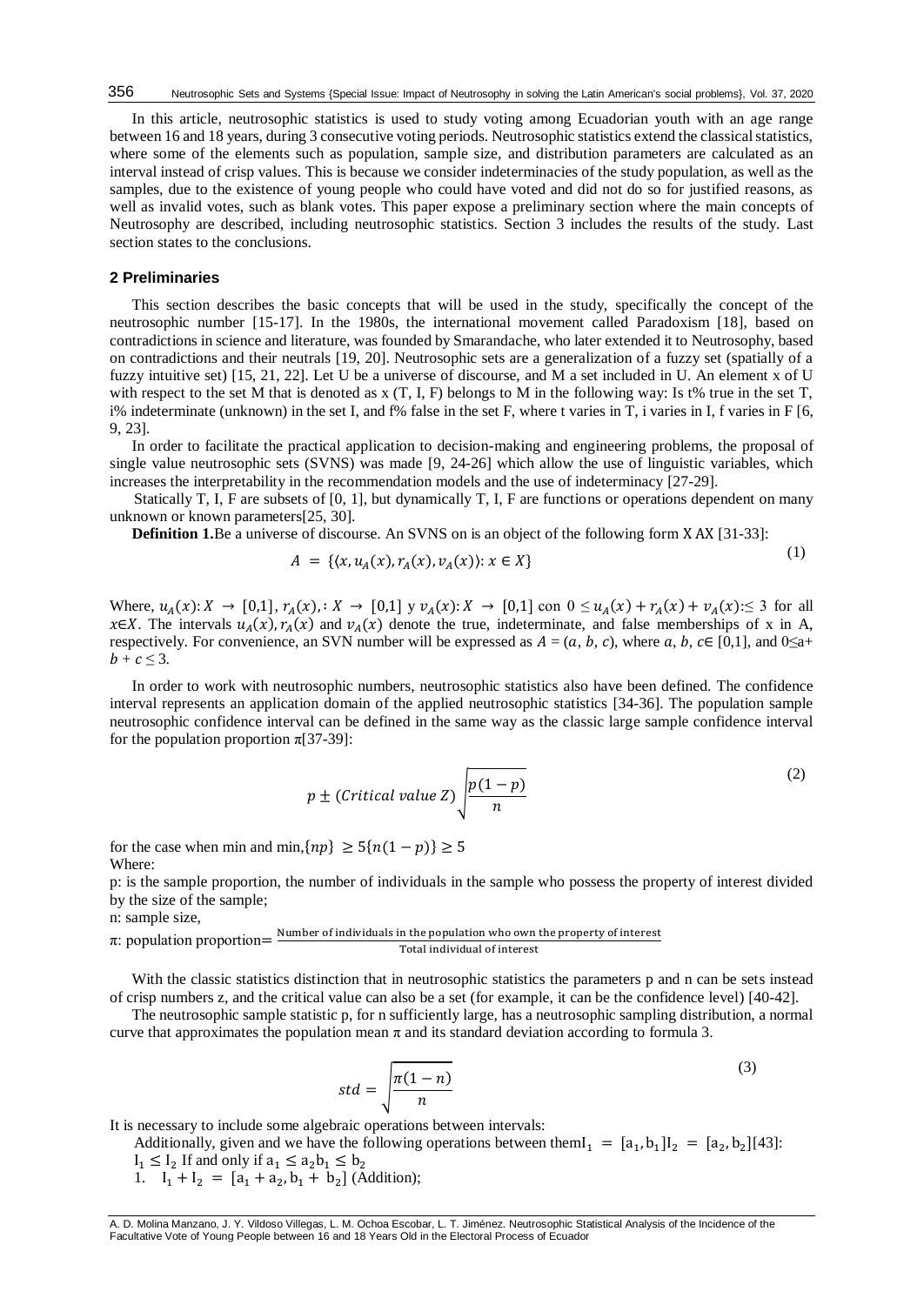- 2.  $I_1 I_2 = [a_1 b_2, b_1 a_2]$  (Subtraction),
- 3.  $I_1 \cdot I_2 = [\min\{a_1 \cdot b_1, a_1 \cdot b_2, a_2 \cdot b_1, a_2 \cdot b_2\}, \max\{a_1 \cdot b_1, a_1 \cdot b_2, a_2 \cdot b_1, a_2 \cdot b_2\}]$  (Multiplication),
- 4.  $I_1/I_2 = I_1 \cdot (1/I_2) = \{a/b : a \in I_1, b \in I_2\}$ , always that  $0 \notin I_2$  (Division).

#### **3 Results and discussions**

For the statistical analysis, the data from the National Electoral Commission for the corresponding period between 2009 and 2017 were used. The SPSS statistician was used to facilitate the calculation and analysis of the data. The electoral participation of young people between 16 and 18 years old in the presidential elections of the years 2009-2013 and 2017 shows an increase. Happening in the same way in the presidential elections to elect the president of the Republic of Ecuador in 2019. Many may be the factors that had an impact on young people, the place where they live, educational level, the non-mandatory nature, among other.

The training carried out by one of the highest organism of state functions, such as the electoral function, which through the National Electoral Council organizes according to the planning jointly with attached institutions such as the Institute of Democracy. The aforementioned institutions brought the necessary information to the educational establishments for the knowledge of the young people and the motivation to exercise their optional right. As well as the importance of choosing who would represent and govern the Ecuadorian state.

The recruitment of young people by Political Organizations who consider this electoral population interesting develops different activities and even political training schools. The non-compulsory vote of those under 18 years of age has not been any impediment to democratic expression, as it is shown in the participation of the facultative vote in 2017 was 71.70% of an optional electoral population of 676,401 voters in relation to 2009 where 64.80% corresponds to an optional electoral population of 453,882. Figure 1 shows a graph with the behavior of the corresponding period between 2009 and 2017.



**Figure 1:** Scheme of the behavior of the facultative vote between 2009 and 2017.

The Ibero-American Youth Organization (IYO) states that all people between 15 and 29 years old are young [\[44\]](#page-5-3). Legally in Ecuador, young people are considered people whose ages are between 18 and 29 years old, it is proposed to reform the participation of young people in politics through the National Assembly to the Ecuadorian Code of Democracy.

A quota of young people not less than twenty-five percent (25%) will be incorporated into each list to be registered in the candidacies for multi-person elections. This is an indicator of improvement of the participation of young people under 18 years of age. This proves an interest of those who will administer the country and the planning of good public policies is that young people live aware of the national reality and stop being naive.

Organizational participation must be through youth collaborations where the full involvement of young people promoted in the civic, social, economic, cultural, artistic and political fields where trust and value to democracy have been created.

One characteristic of exercising the electoral vote is that it is secret and there are variants where it is exerted in a not necessarily effective way, such as a blank vote and a null vote. For greater accuracy of the results, an estimate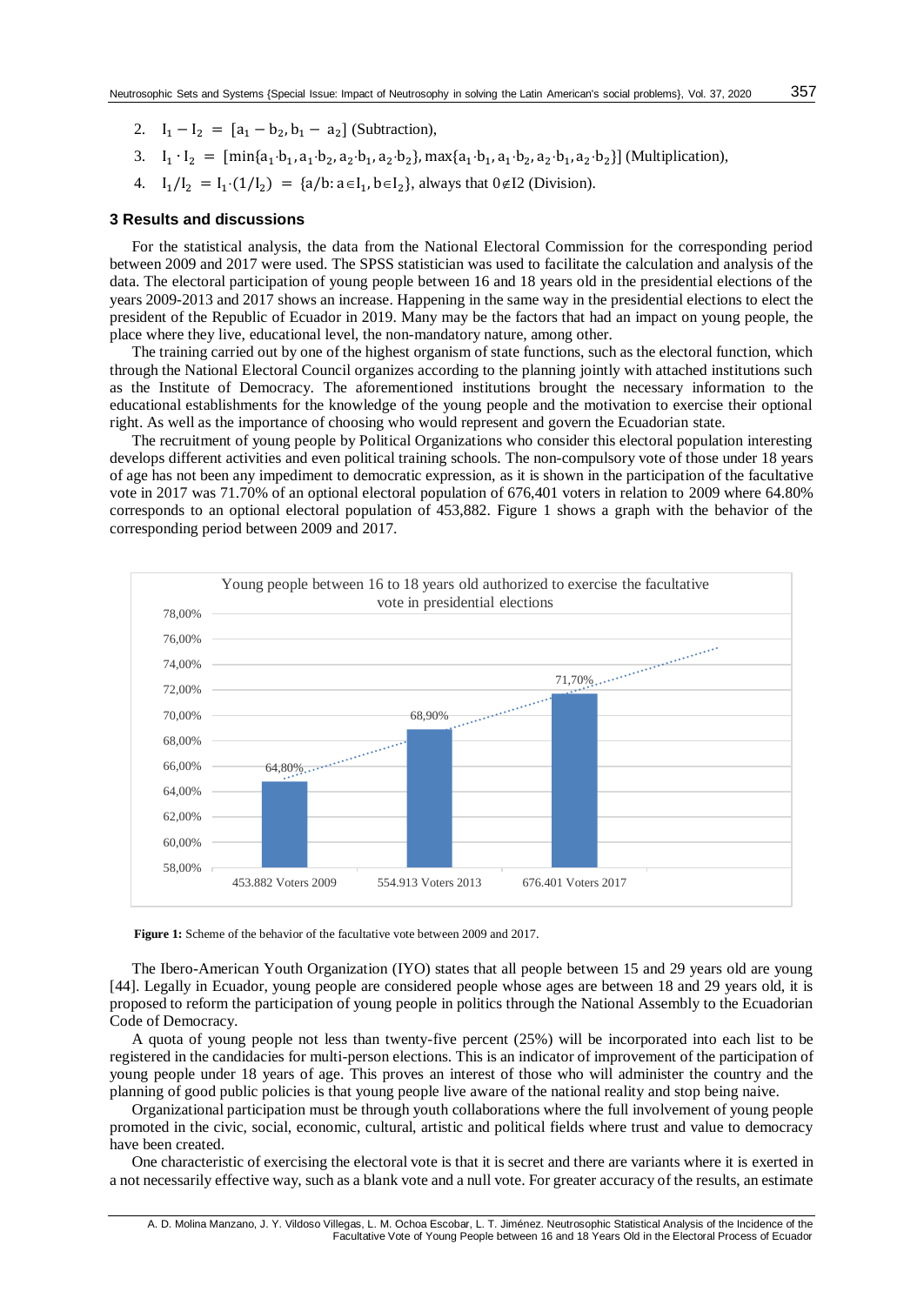of invalid votes in the country was considered in this study, which is why population intervals were included in the research instead of exact sizes, the main idea is to infer with greater accuracy the voting behavior and effectiveness. To consider this, we include the neutrosophic confidence intervals as the population size.

Another reason to include intervals is in the intention of considering the real youth population, which for reasons of population dynamics does not vote, thatthey are traveling or another similar reason, although they could be interested in voting. This prompted us to consider the size of the youth voting population per year at the officially given size with an error of  $\pm 0.1$ %. This value is the approximation given by the experts consulted that there may be young people who do not vote, but who intend to do so.

Taking into account the above-mentioned, the official youth population of voting age is estimated at  $P_{2009}$  =  $[4.4934 \times 10^5, 4.5842 \times 10^5]$ ,  $P_{2013} = [4.4934 \times 10^5, 4.5842 \times 10^5]$  y  $P_{2017} = [4.4934 \times 10^5, 4.5842 \times 10^5]$ 10<sup>5</sup>].

The proportions obtained are:

 $p_{2009} = [0.63975, 0.65639], p_{2013} = [0.68218, 0.69596] p_{2017} = [0.70990, 0.72424]$ 

Taking z = 2.58, which means 99% confidence, we have the following neutrosophic confidence intervals: For 2009 we have, [0.63975, 0.65639]  $\times$  100%

For 2013 we have,  $[0.68043, 0.69773] \times 100\%$ 

For 2017 it is. [0.70818, 0.72599]  $\times$  100%

An increase in the electoral vote is perceived.

#### **Conclusions**

The participation of young Ecuadorians in democratic life is fundamental since there is a positive effect on human relations with the strengthening of social integration. This participation of young people, which is optional to exercise the right to choose, produces positive effects on society.

In recent years, the participation of young people in Ecuador has developed in a quantitative way, which represents a different vision where political culture is created so that in the future they can have an active representation.

The statistical analysis of the behavior of variables related to the facultative vote constitutes an important element to guarantee the demands of all the sectors and in this sense the present investigation is framed. From the development of the research, an analysis was obtained on the behavior of the facultative vote in young people between 16 and 18 years of Ecuador.

The statistical analysis reflected that in the process of 2013, there was an increase compared to 2009 and that in turn 2017 increased compared to 2013, which shows the increase in the participation of young people. Modeling with the support of neutrosophic statistics made it possible to determine the behavior of the facultative vote with indeterminacy from the statistical tests of the confidence interval, including the indeterminate population size. These uncertainties included are due to estimates of young people who did not vote due to force majeure and who should have voted, in addition to including an estimate of invalid votes.

## **References**

- <span id="page-3-0"></span>1. S. Pramanik, R. Mallick, and A. Dasgupta, *Contributions of selected indian researchers to multi attribute decision making in neutrosophic environment: an overview*: Infinite Study, 2018.
- <span id="page-3-1"></span>2. P. Costa, J. P. Santos, and M. M. da Silva, "Evaluation criteria for cloud services," in *2013 IEEE Sixth International Conference on Cloud Computing*, 2013, pp. 598-605.
- <span id="page-3-2"></span>3. A. Morales, M. Isabel, M. Conty, and J. Luis, "Las TIC en la enfermería docente," *Ene,* vol. 11, pp. 0-0, 2017.
- <span id="page-3-3"></span>4. [4] S. Weeden and T. Valiente, "Cloud computing: Every silver lining has a cloud," *Citi Research,* pp. 1-116, 2012.
- <span id="page-3-4"></span>5. A. Molina, "El derecho al voto y sus instrumentos según la carta política del 2008 y sus diferencias respecto a la constitución de 1998.," Univerisas Católica Santiago de Guayaquil. Obtenido de http://repositorio.ucsg.edu.ec/handle/3317/5933, Guayaquil - Ecuador2014.
- <span id="page-3-5"></span>6. F. Smarandache, "A unifying field in Logics: Neutrosophic Logic," in *Philosophy*, ed: American Research Press, 1999, pp. 1-141.
- <span id="page-3-6"></span>7. N. Bryson, A. Mobolurin, and A. Joseph, "Generating consensus fuzzy cognitive maps," in *Proceedings Intelligent Information Systems. IIS'97*, 1997, pp. 231-235.
- <span id="page-3-7"></span>8. F. Mata, L. Martínez, and E. Herrera-Viedma, "An adaptive consensus support model for group decision-making problems in a multigranular fuzzy linguistic context," *IEEE Transactions on fuzzy Systems,* vol. 17, pp. 279-290, 2009.
- <span id="page-3-8"></span>9. F. Smarandache and S. Pramanik, *New trends in neutrosophic theory and applications* vol. 1: Infinite Study, 2016.
- <span id="page-3-9"></span>10. F. Smarandache, *A Unifying Field in Logics: Neutrosophic Logic. Neutrosophy, Neutrosophic Set, Neutrosophic Probability: Neutrsophic Logic. Neutrosophy, Neutrosophic Set, Neutrosophic Probability*: Infinite Study, 2005.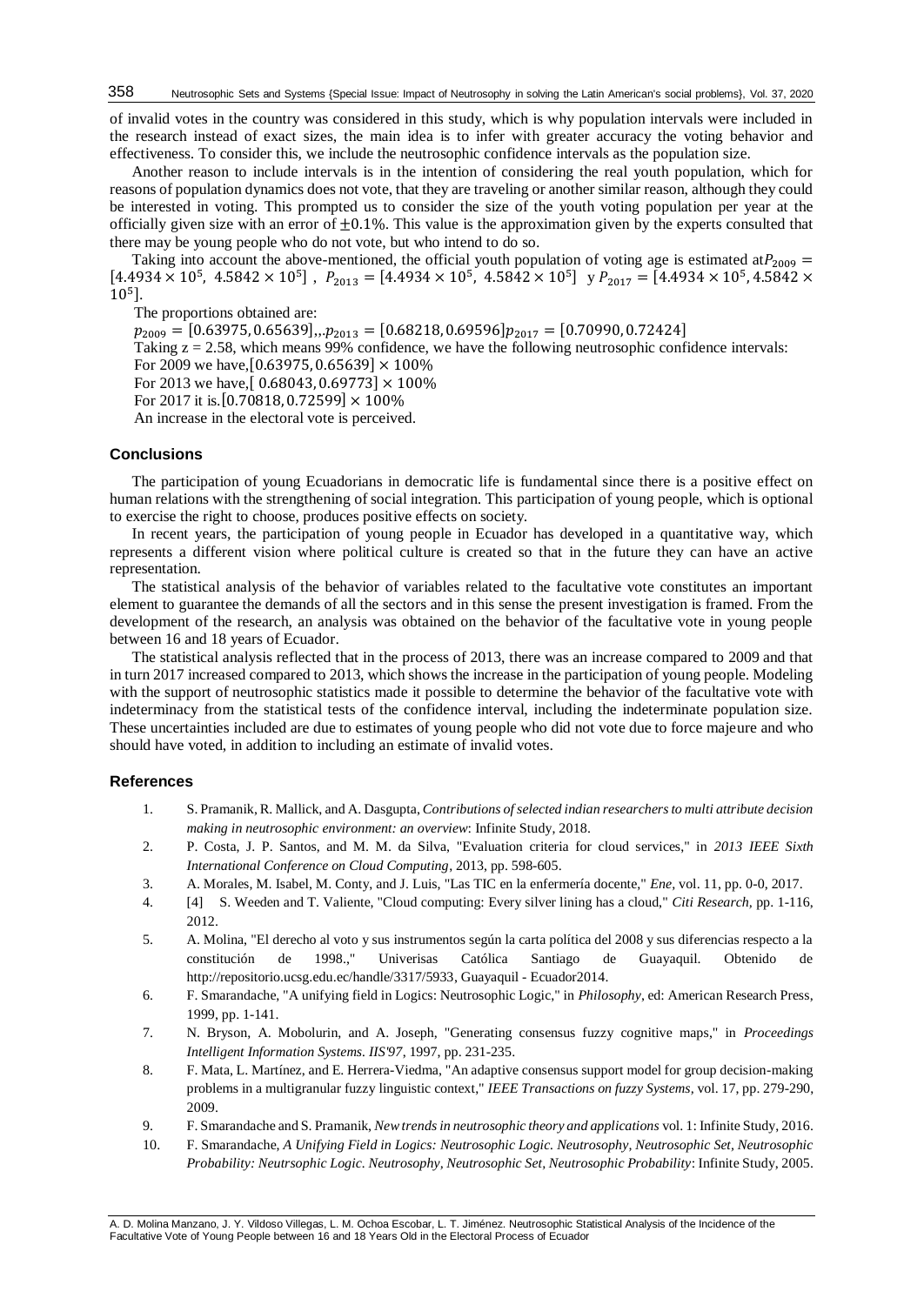- <span id="page-4-0"></span>11. P. Biswas, S. Pramanik, and B. C. Giri, "TOPSIS method for multi-attribute group decision-making under singlevalued neutrosophic environment," *Neural computing and Applications,* vol. 27, pp. 727-737, 2016.
- <span id="page-4-1"></span>12. M. V. Alava, S. P. D. Figueroa, H. M. B. Alcivar, and M. L. Vázquez, "Single Valued Neutrosophic Numbers and Analytic Hierarchy Process for Project Selection," *Neutrosophic Sets & Systems,* vol. 21, 2018.
- <span id="page-4-2"></span>13. C. F. M. DELGADO, P. J. M. VERA, and M. Nory Analidhia PINELA MORAN, *Las habilidades del marketing como determinantes que sustentaran la competitividad de la Industria del arroz en el cantón Yaguachi*: Infinite Study, 2016.
- <span id="page-4-3"></span>14. J. Dumani Ramirez, "EL VOTO FACULTATIVO EN LA REPÚBLICA DEL ECUADOR, UNA PROPUESTA DE SOLUCIÓN PARA LAS TENSIONES ENTRE LA AUTONOMÍA INDIVIDUAL Y LA AUTORIDAD LEGITIMA DEL ESTADO," 2013.
- <span id="page-4-4"></span>15. R. G. Ortega, M. Rodríguez, M. L. Vázquez, and J. E. Ricardo, "Pestel analysis based on neutrosophic cognitive maps and neutrosophic numbers for the sinos river basin management," *Neutrosophic Sets and Systems,* vol. 26, p. 16, 2019.
- 16. K. P. Teruel, J. C. Cedeno, H. L. Gavilanez, and C. B. Diaz, "A framework for selecting cloud computing services based on consensus under single valued neutrosophic numbers," *Neutrosophic Sets and Systems,* vol. 22, p. 4, 2018.
- 17. C. M. Villamar, J. Suarez, L. Coloma, C. Vera, and M. Leyva, "Analysis of Technological Innovation Contribution to Gross Domestic Product Based on Neutrosophic Cognitive Maps and Neutrosophic Numbers," *Neutrosophic Sets and Systems,* vol. 30, p. 3, 2019.
- <span id="page-4-5"></span>18. C. Le, "Preamble to Neutrosophy and Neutrosophic Logic," *MULTIPLE VALUED LOGIC,* vol. 8, pp. 285-296, 2002.
- <span id="page-4-6"></span>19. F. Smarandache, *Neutrosophy, a new Branch of Philosophy*: Infinite Study, 2002.
- <span id="page-4-7"></span>20. C. M. Villamar, J. Suarez, L. D. L. Coloma, C. Vera, and M. Leyva, *Analysis of technological innovation contribution to gross domestic product based on neutrosophic cognitive maps and neutrosophic numbers*: Infinite Study, 2019.
- <span id="page-4-8"></span>21. F. Smarandache, M. A. Quiroz-Martínez, J. E. Ricardo, and N. Batista, "APPLICATION OF NEUTROSOPHIC OFFSETS FOR DIGITAL IMAGE PROCESSING," *Investigación Operacional,* vol. 41, pp. 603-610, 2020.
- <span id="page-4-9"></span>22. F. Smarandache, J. E. Ricardo, E. G. Caballero, M. Yelandi, L. Vázquez, and N. B. Hernández, "Delphi method for evaluating scientific research proposals in a neutrosophic environment," *Neutrosophic Sets and Systems,* p. 204, 2020.
- <span id="page-4-10"></span>23. O. Mar, I. Santana, and J. Gulín, "Competency assessment model for a virtual laboratory system and distance using fuzzy cognitive map," *Revista Investigación Operacional* vol. 38, pp. 170-178, 2017.
- <span id="page-4-11"></span>24. H. Wang, F. Smarandache, Y. Zhang, and R. Sunderraman, "Single valued neutrosophic sets," *Review of the Air Force Academy,* p. 10, 2010.
- <span id="page-4-13"></span>25. M. L. Vázquez and F. Smarandache, *Neutrosofía: Nuevos avances en el tratamiento de la incertidumbre*: Infinite Study, 2018.
- 26. F. Smarandache and M. Leyva-Vázquez, *Fundamentos de la lógica y los conjuntos neutrosóficos y su papel en la inteligencia artificial*: Infinite Study, 2018.
- <span id="page-4-12"></span>27. M. Y. L. Vázquez, K. Y. P. Teurel, A. F. Estrada, and J. G. González, "Modelo para el análisis de escenarios basados en mapas cognitivos difusos: estudio de caso en software biomédico," *Ingenieria y Universidad: Engineering for Development,* vol. 17, pp. 375-390, 2013.
- 28. O. Mar, I. Santana, and J. Gulín, "Algoritmo para determinar y eliminar nodos neutros en el Mapa Neutrosófico Cognitivo," *Neutrosophic Computing and Machine Learning,* vol. 8, pp. 4-11, 2019.
- 29. F. Smarandache and T. Paroiu, *Neutrosofia ca reflectarea a realităţii neconvenţionale*: Infinite Study, 2012.
- <span id="page-4-14"></span>30. J. González and O. Mar. (2015, No.1). *Algoritmo de clasificación genética para la generación de reglas de clasificación*. Available: https://www.redib.org/recursos/Record/oai\_articulo983540-algoritmo-clasificaciongenetica-generacion-reglas-clasificacion
- <span id="page-4-15"></span>31. S. Altinirmak, Y. Gul, B. O. Okoth, and C. Karamasa, "Performance evaluation of mutual funds via single valued neutrosophic set (svns) perspective: a case study in turkey," *Neutrosophic Sets and Systems,* vol. 23, p. 10, 2018.
- 32. K. Mondal, S. Pramanik, and B. C. Giri, "Hybrid binary logarithm similarity measure for MAGDM problems under SVNS assessments," *Neutrosophic Sets and Systems,* vol. 20, pp. 12-25, 2018.
- 33. R. C. Padilla, J. G. Ruiz, M. V. Alava, and M. L. Vázquez, "Modelo de recomendación basado en conocimiento empleando números SVN," *Neutrosophic Computing and Machine Learning,* vol. 1, pp. 31-36, 2018.
- <span id="page-4-16"></span>34. F. Smarandache, "Operators on Single-Valued Neutrosophic Oversets, Neutrosophic Undersets, and Neutrosophic Offsets," *Bulletin of Pure & Applied Sciences-Mathematics and Statistics,* vol. 35, pp. 53-60, 2016.
- 35. F. Smarandache, *Neutrosophic Overset, Neutrosophic Underset, and Neutrosophic Offset. Similarly for Neutrosophic Over-/Under-/Off-Logic, Probability, and Statistics*: Infinite Study, 2016.